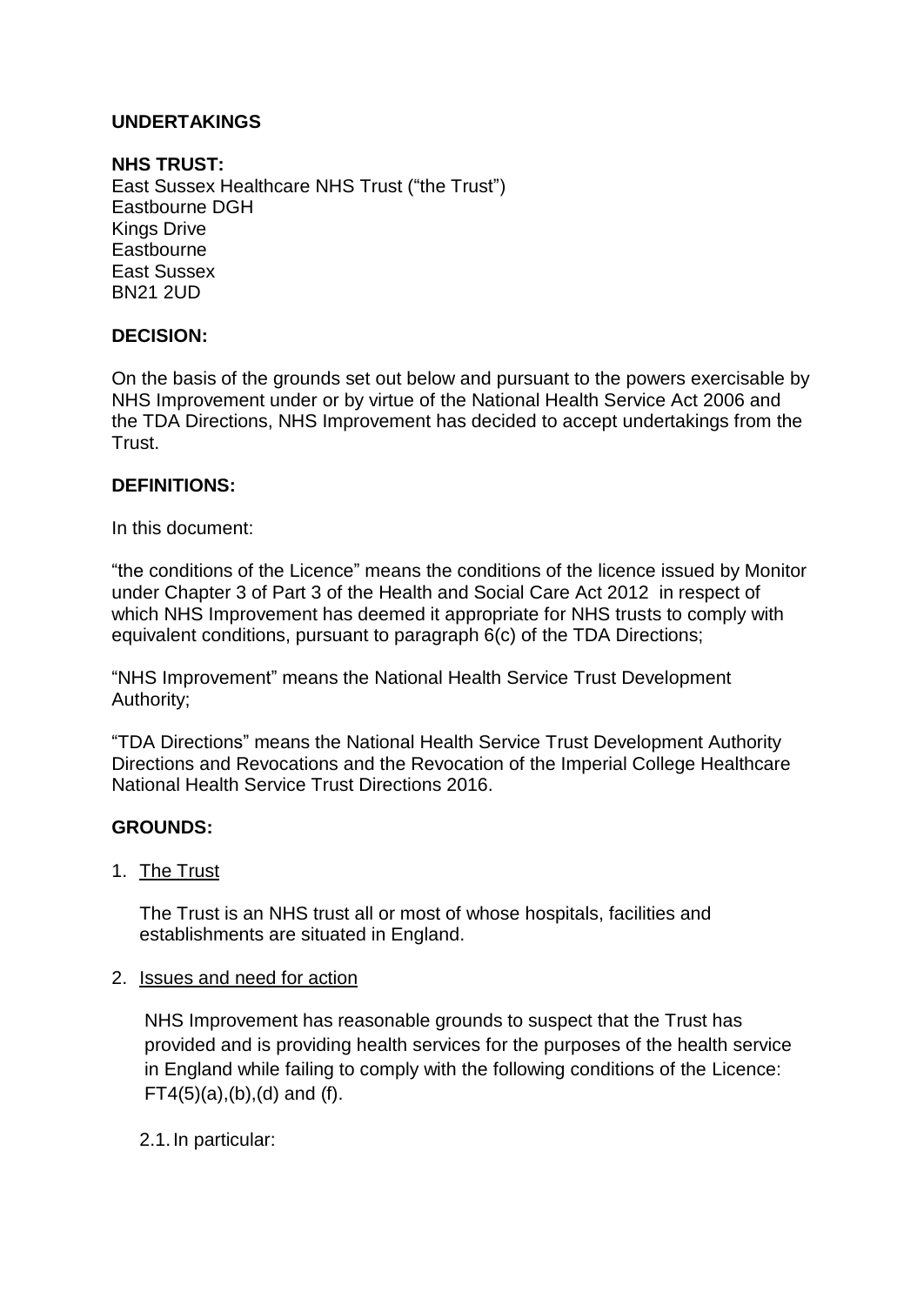# **Financial Issues**

- 2.2.1. The Trust agreed a control total deficit for 17/18 of £(36.4)m, excluding sustainability and transformation funding (STF), but reported a significant negative variance against this control total plan. The Trust reported a deficit of £(58.5)m, excluding STF, an adverse variance of £22.1m;
- 2.2.2. The Trust rejected the 18/19 control total deficit of £(21)m, excluding STF, and submitted a plan showing a significant deficit of £(44.9)m;
- 2.2.3. During both 16/17 and 17/18 the Trust changed the full year outturn forecast on several occasions, demonstrating a lack of appropriate governance, forecasting rigour and basic grip and control; and
- 2.2.4. The Trust has been subject to Special Measures (for financial reasons) since October 2016 and, despite significant improvements in quality and operational performance, has not delivered these improvements in a financially sustainable way.
- 2.3 These failings by the Trust demonstrate a failure of governance arrangements including, in particular, failure to establish and effectively implement systems or processes:
	- (a) to ensure compliance with the Trust's duty to operate efficiently, economically and effectively;
	- (b) for timely and effective scrutiny and oversight by the Board of the Trust's operations;
	- (c) for effective financial decision making, management and control, including but not restricted to appropriate systems and/or processes to ensure the Trust's ability to operate as a going concern; and
	- (d) to identify and manage (including but not restricted to manage through forward plans) material risks to compliance with the Conditions of the Licence.
- 2.4 Need for action:

NHS Improvement believes that the action which the Trust has undertaken to take pursuant to these undertakings, is action required to secure that the failures to comply with the relevant requirements of the conditions of the Licence do not continue or recur.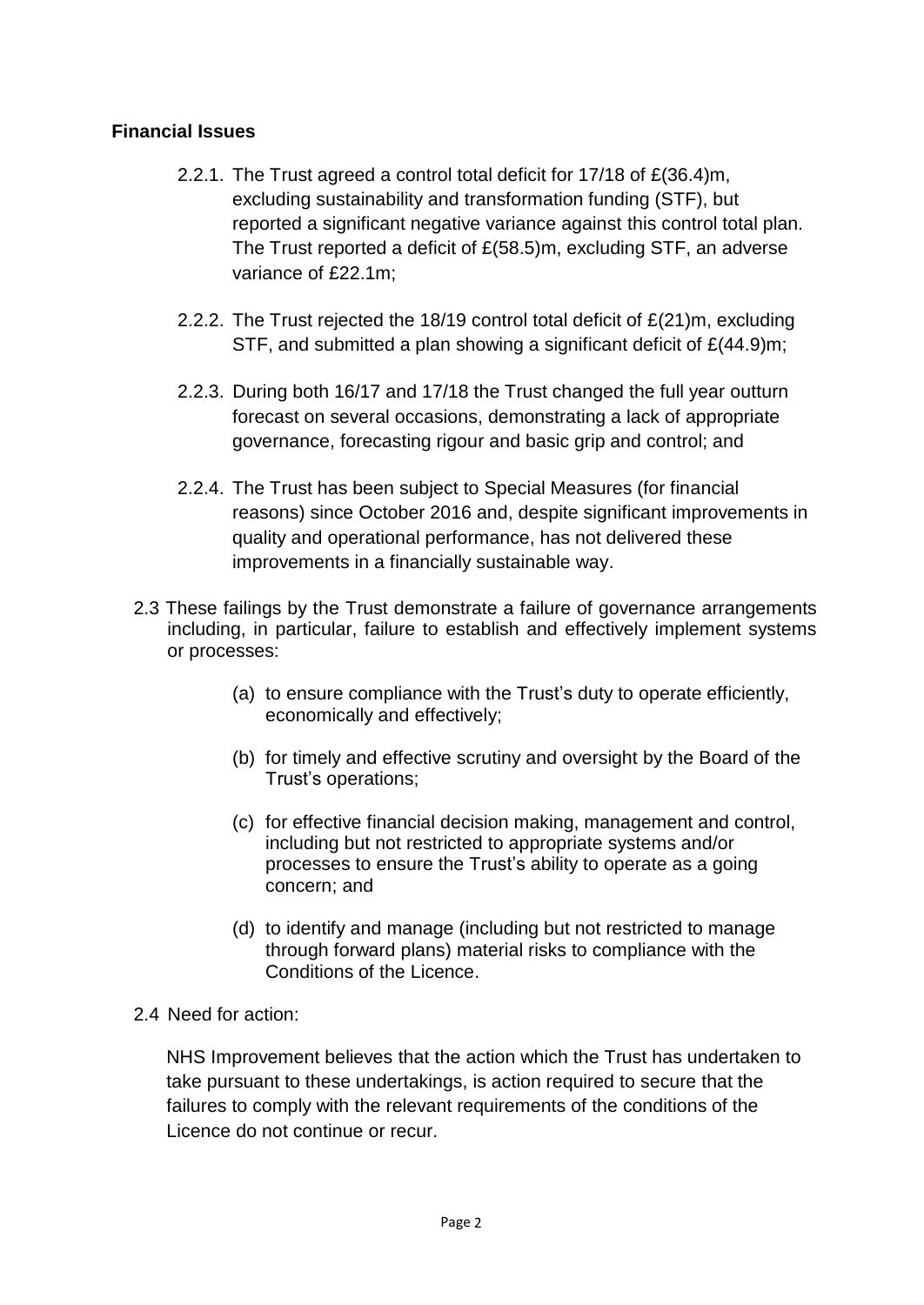### **UNDERTAKINGS**

NHS Improvement has agreed to accept and the Trust has agreed to give the following undertakings.

### **Special Measures (for financial reasons)**

- 1. Financial recovery plan
	- 1.1.The Trust will take all reasonable steps to return to financial sustainability.
	- 1.2.In meeting the requirements of paragraph 1.1 the Trust will, in particular develop a financial recovery plan (FRP), quality-assured and approved by its Board.
	- 1.3.A final board-approved FRP including an implementation plan should be submitted to NHSI by 9 November 2018. The final FRP with implementation plan should include detailed and specific timescales, deliverables, milestones and resources covering the first 3 years of the plan to demonstrate a clear path to delivery.
	- 1.4.The scope and detailed content of the FRP will be agreed with NHS Improvement and specifically the NHSI/NHSE System Improvement Director. It will include, but is not limited to:
		- 1.4.1. actions to address the key financial issues, with a milestone plan for the Trust to deliver the FRP;
		- 1.4.2. a monthly profile of underlying and planned financials for years 1 to 3 and including the monthly phasing of the CIPs and quarterly for years 4 and 5;
		- 1.4.3. clear evidence-based explanation of the trust deficit drivers;
		- 1.4.4. modelling and assumption around activity, demand and capacity;
		- 1.4.5. benchmarking against model hospital, GIRFT and other resources;
		- 1.4.6. a review of clinical services and configuration, specifically focussing on multi-site opportunities;
		- 1.4.7. service reconfiguration proposals and time scales for delivery;
		- 1.4.8. back office and corporate efficiency;
		- 1.4.9. a comprehensive and holistic review of trust workforce (evidencebased benchmarking) to enable delivery of high quality care with efficient use of resources;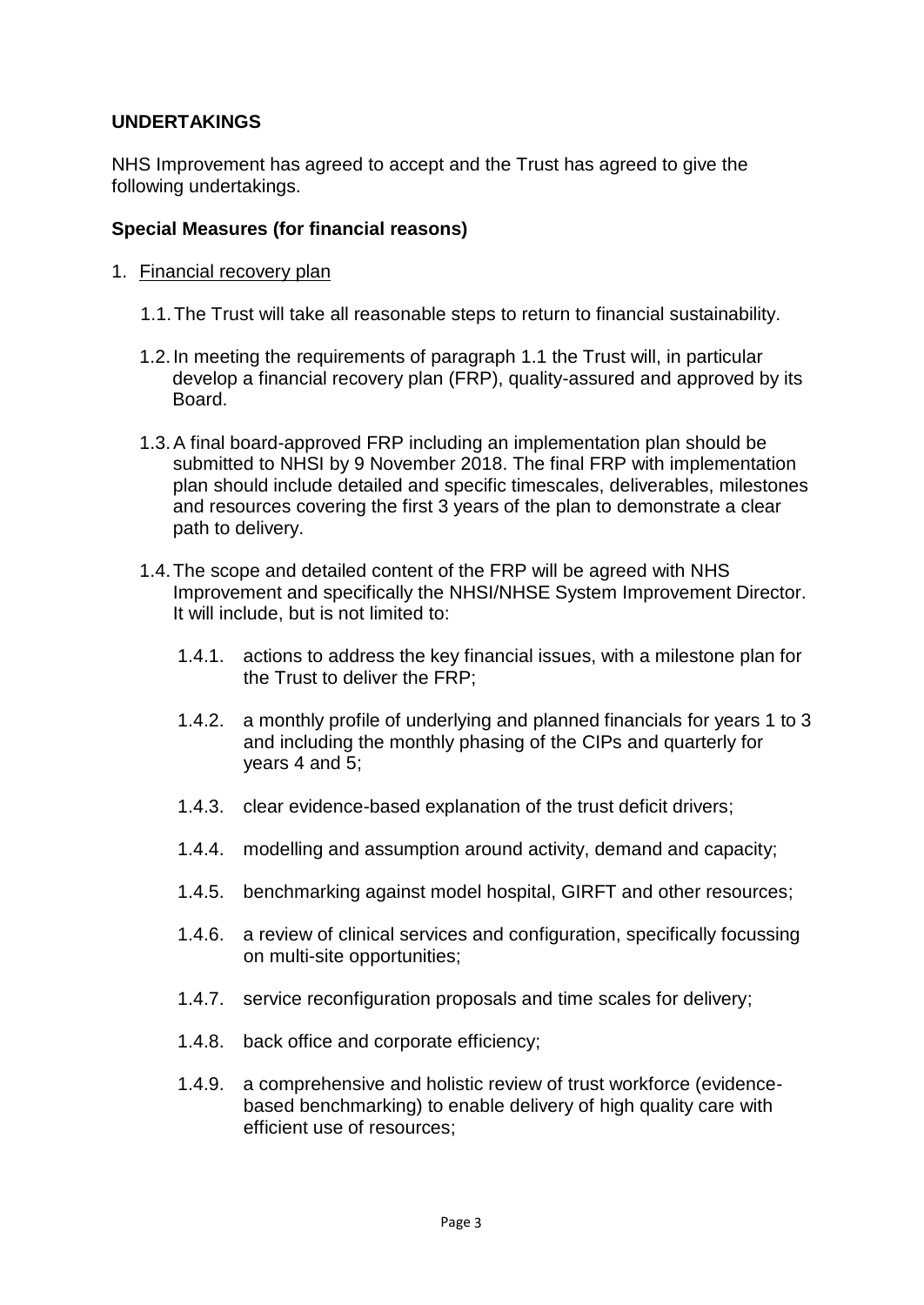- 1.4.10. details of extra controls and other measures the Trust has already put in place since being put into Special Measures (for financial reasons) to immediately strengthen financial control, which may relate, for example, to staff pay costs, procurement, cash, delegated financial limits and programme management offices;
- 1.4.11. details of how the Trust will deploy sufficient resources to ensure implementation of the FRP;
- 1.4.12. a description of systems and processes the Board will use to gain assurance on the delivery of the CIPs and the wider FRP; and
- 1.4.13. details of the Trust governance arrangements for approval and delivery of the FRP.
- 1.5.The FRP will cover a sufficient timeframe (3+2 years) to return the Trust to a surplus position.
- 1.6.When developing the plan, the Trust will engage effectively with key stakeholders, including commissioners, and will reflect their views appropriately in the FRP and ensure that the Trust plan is consistent with commissioner plans to achieve whole-system recovery. It is expected that the plan will be shared in full with commissioners with a common and agreed view on activity and demand assumptions.
- 1.7.The FRP is subject to review and approval by NHS Improvement.
- 2. Financial recovery plan implementation & delivery
	- 2.1.The Trust will implement the financial recovery plan.
	- 2.2.In meeting the requirements of paragraph 2.1, the Trust will, in particular:
		- 2.2.1. demonstrate to NHS Improvement a period of successful implementation of the FRP and assurance of continued focus, capability and capacity to sustainably maintain financial recovery and deliver the FRP; and
		- 2.2.2. keep the FRP under continuous review and update it as required. Any proposed updates will be subject to review and approval by NHS Improvement via the System Improvement Director.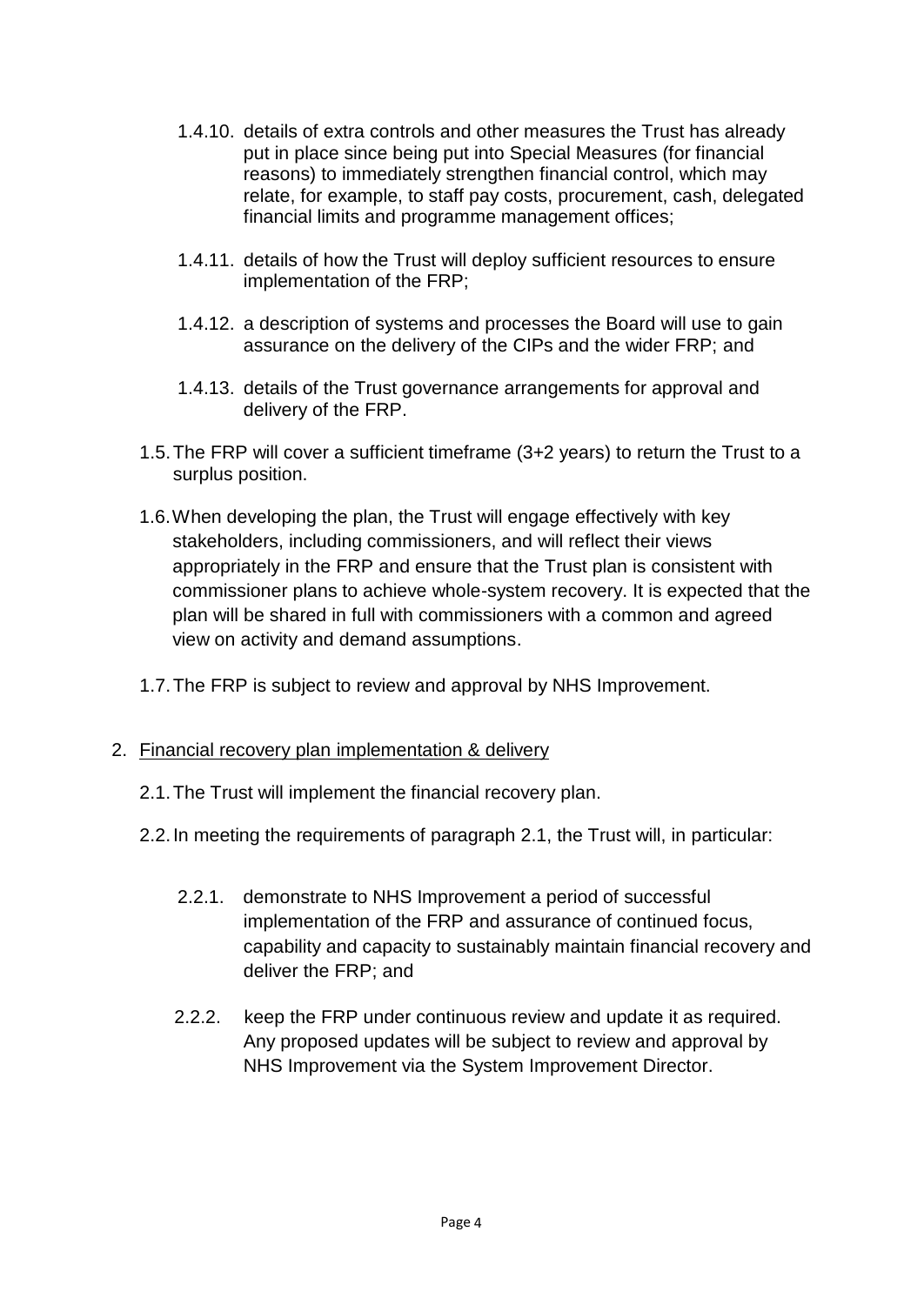### 3. System Improvement Director and NHSI team

- 3.1 The Trust will co-operate and work with a System Improvement Director who will oversee and provide independent assurance to NHS Improvement and NHS England on the Trust's actions to deliver its financial recovery, including the FRP.
- 3.2 The Trust will provide the System Improvement Director and the NHS Improvement team with full access to the Trust's key personnel, meetings, resources, Board members, advisers and information, as well as any other members of its staff considered necessary by NHS Improvement, while the Trust is in Special Measures (for financial reasons).

### 4. Financial Control

4.1.The Trust will comply with any arrangements specified by NHS Improvement for the approval of the Trust's decisions on expenditure.

# 5. Reporting

- 5.1.The Trust will meet the NHS Improvement Executive Sponsor and other representatives of NHS Improvement, including the System Improvement Director, for periodic 'Comprehensive Progress Review Meetings' as and when specified by NHS Improvement. These sessions will combine 'Special Measures Progress Review Check' sessions with the wider 'System Progress Review Meetings'. The Trust will complete all requirements coming out of the 'Integrated Progress and Assurance System meetings' within timescales agreed with NHS Improvement.
- 5.2.The Trust will attend other meetings or, if NHS Improvement stipulates, conference calls, during the period of Special Measures (for financial reasons) to discuss its progress in meeting the undertakings set out above. These meetings will, unless NHS Improvement stipulates otherwise, take place at times and places to be specified by NHS Improvement and with attendees specified by NHS Improvement.
- 5.3.The Trust will comply with any additional reporting or information requests made by NHS Improvement.

# 6. Governance

- 6.1.The Trust will take all reasonable steps to put in place principles, systems and standards of governance which would reasonably be regarded as appropriate for a supplier of healthcare services to the NHS.
- 6.2.In meeting the requirements of paragraph 6.1, the Trust will, in particular: